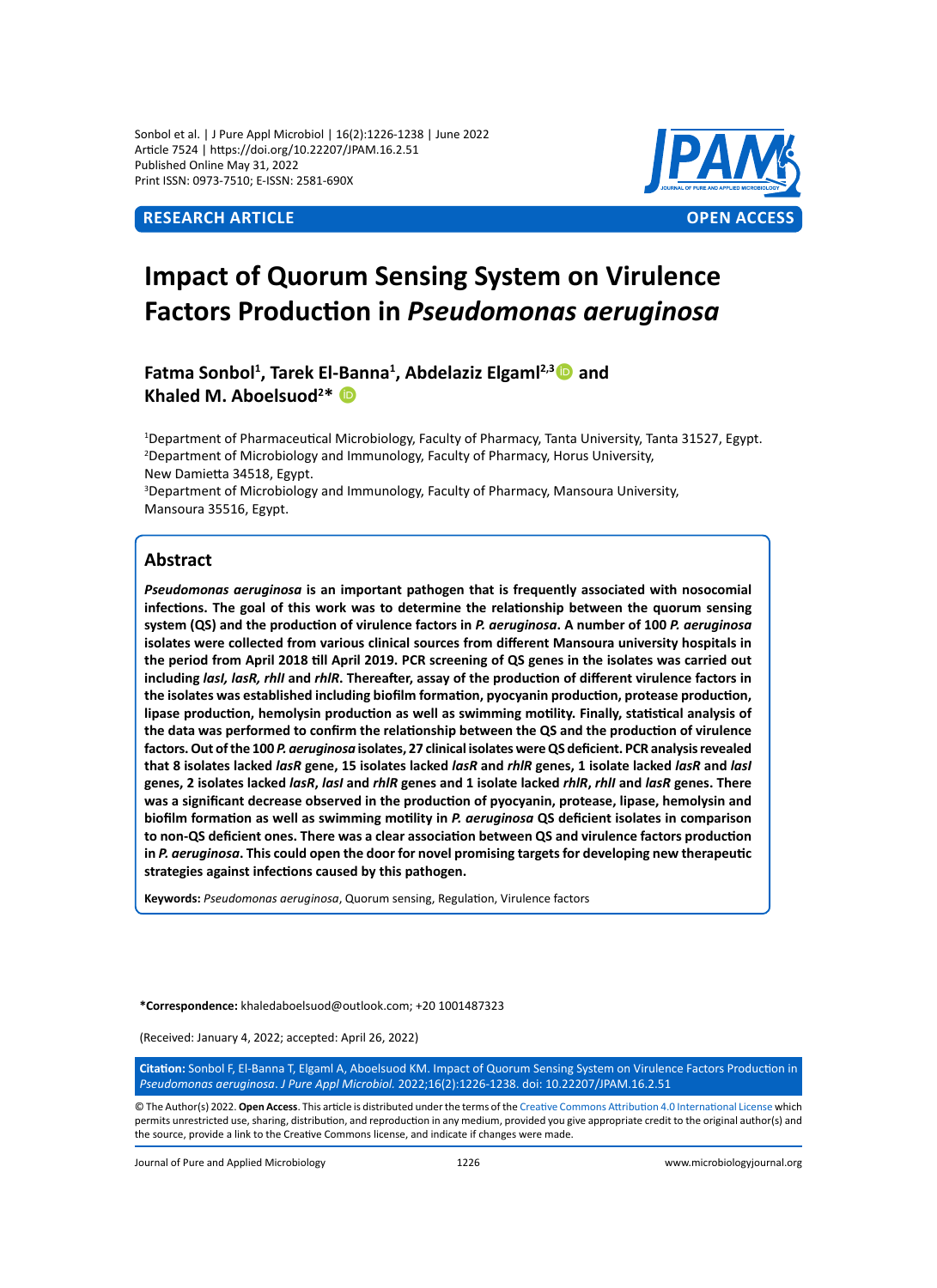#### **INTRODUCTION**

*Pseudomonas aeruginosa* is a Gramnegative rod-shaped bacterium, well known by its characteristic features as production of pyocyanin, oxidase positivity, grape-like odour and motility.<sup>1-3</sup> *P. aeruginosa* is an opportunistic bacterium and it harbours a variety of virulence factors that are responsible for its danger.<sup>4</sup> In hospitals, P. *aeruginosa* plays a pivotal role in nosocomial infections and is considered as a mutual cause of wound infections, especially for thermal burns.<sup>5</sup>

Community interaction between bacteria takes place via a well-developed framework called the quorum sensing system  $(QS).<sup>6,7</sup> QS$  is a signalling process, which is used by different bacterial species to organize gene expression of the population according to changes in the cell density.1,8,9 QS is responsible for bacterial social behaviours, and this cell-to-cell communication or intercellular signalling takes place in Gramnegative bacteria via small N- acylated homoserine lactone molecules called autoinducers (AIs). These AIs coordinate the common actions associated with the succession of bacterial infection, which depends on the expression of virulence factors and invasion abilities.<sup>1,8,10,11</sup>

*P. aeruginosa* QS network is structured in a multi-layered hierarchy manner composed of at least four linked signalling systems, which are Las, Rhl, PQS and IQS.<sup>3,8,10,12</sup> Among these systems, the two well-defined interconnected QS systems, Las and Rhl, are well defined to control virulence factors production.1,8,10,12 Other functions have been correlated with QS systems, which are involved in cell metabolism, stress responses, etc.<sup>8</sup> There is clear evidence that the QS regulatory network not only reacts to changes in the bacterial population, but can also react to environmental changes.13,14 Thus, it is well established that during the discovery and development of anti-QS therapeutics, this plasticity should be taken into account.9

Clinical studies have shown that QS systems in infected tissues are fully functional, especially in patients with cystic fibrosis (CF) lungs who have been chronically infected with *P. aeruginosa*. 15-19 The sputum analysis of *P. aeruginosa* infection in CF patients revealed the existence of transcripts for both *lasI* and *lasR*. 15,18 Accumulation of these transcripts was associated

with cumulation of transcripts for the *lasB, lasA* and *toxA* QS-controlled genes.<sup>15,18</sup> In addition, the presence of AIs within the sputum of CF patients was confirmed in other studies.<sup>20,21</sup> Moreover, the biological activation of these AIs was proved in other reports.<sup>15</sup>

In numerous *P. aeruginosa* infected animal models, the importance of QS in regulating virulence has been described involving the thermally injured mouse model as well as mouse models of acute and chronic lung infections.22-26 Mutants of *P. aeruginosa* with deletions in the QS genes were compared to their parent strains according to their virulence. These studies showed that mice infected with QS mutants and thermally injured have lower mortality rate than mice infected with the parent strain. $23,24$ The spreading of the mutant strains decreased locally in the skin of thermally damaged mice and decreased systemically in the infected thermally injured mice bodies.23,24 Using the *P. aeruginosa* acute pulmonary infection mouse model, it was demonstrated that the mortality rate and the lung damage decreased with *P. aeruginosa* strains that carry deletions within the QS genes. $^{22}$  In addition, some studies reported that flat biofilms are produced by *lasI* deficient strains in which this produced biofilm is different from the normal wild types.<sup>27</sup> Another report indicated that QS deficiency takes place naturally and Las QS has important role in corneal infection development.<sup>28</sup> Mice models that were infected by mutants deficient in the *lasI* gene exhibited virulence reduction, and by implantation of functional *lasI* gene, *lasI* mutant virulence was fully restored.29 From this background, in this study, we were motivated to screen the presence of QS genes in *P. aeruginosa* clinical isolates collected from different sources in Mansoura university hospitals, Egypt, and to reveal the impact of QS on virulence factors production in this pathogen.

# **MATERIALS AND METHODS Bacterial isolates**

This work was established after the agreement of the research ethics committee of the Faculty of Pharmacy, Tanta University, Egypt (Research Ethics Committee Code: TP / RE /12-21-M-002). A total of 100 *P. aeruginosa* clinical isolates were collected from different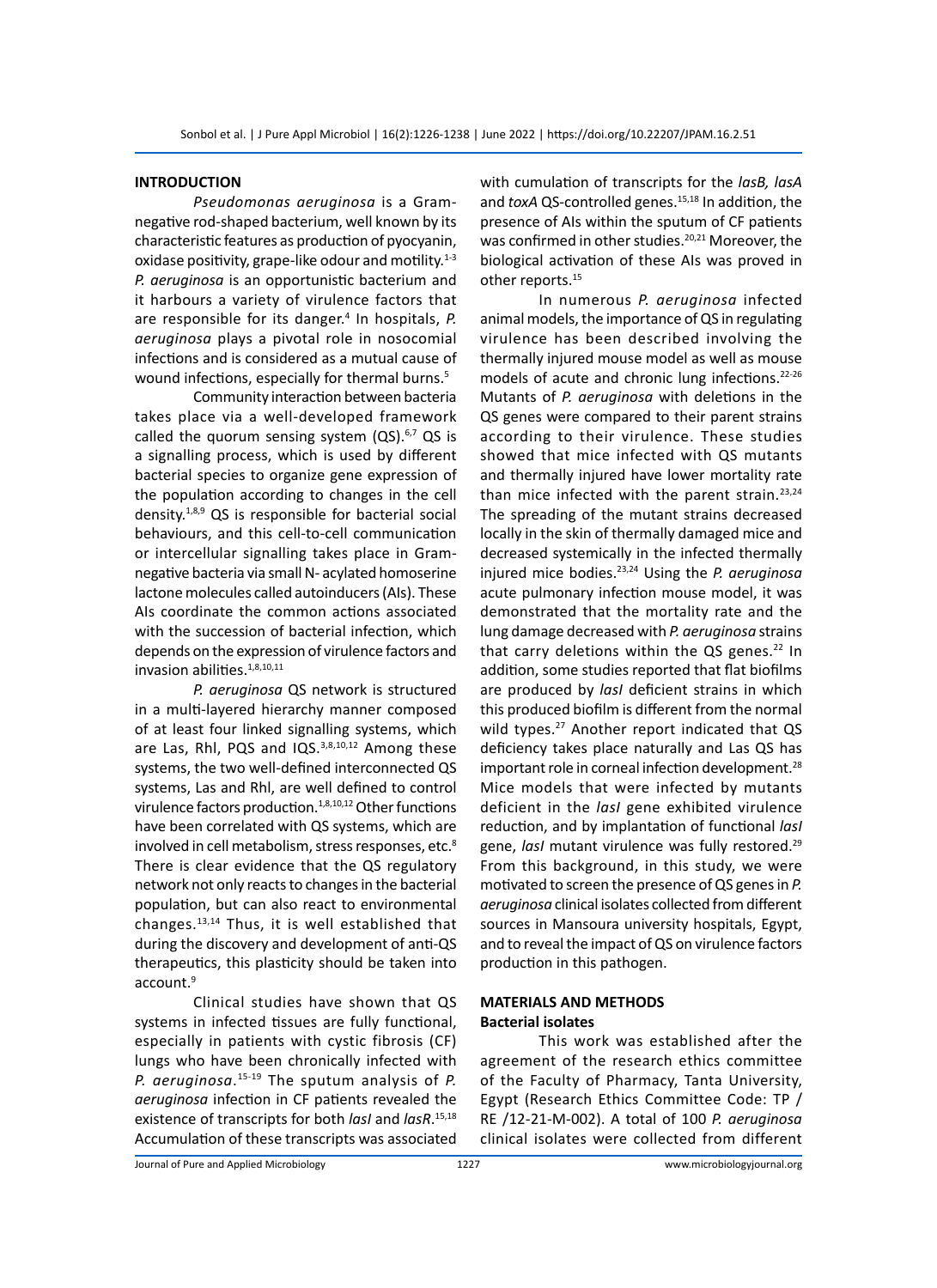| Gene<br>name | Type | Sequence                      | Amplicon<br>size (bp) | Annealing<br>temperature | References |
|--------------|------|-------------------------------|-----------------------|--------------------------|------------|
| lasR         | F    | ATGGCCTTGGTTGACGGTT           | 725                   | $50^{\circ}$ C           | 32, 33     |
|              | R    | GCAAGATCAGAGAGTAATAAGACCCA    |                       |                          |            |
| lasl         | F    | ATGATCGTACAAATTGGTCGGC        | 605                   | $50^{\circ}$ C           | 32, 33     |
|              | R    | <b>GTCATGAAACCGCCAGTCG</b>    |                       |                          |            |
| rhIR         | F    | CAATGAGGAATGACGGAGGC          | 730                   | $50^{\circ}$ C           | 32, 33     |
|              | R    | GCTTCAGATGAGGCCCAGC           |                       |                          |            |
| rhll         | F    | <b>CTTGGTCATGATCGAATTGCTC</b> | 625                   | $50^{\circ}$ C           | 32, 33     |
|              | R    | ACGGCTGACGACCTCACAC           |                       |                          |            |
|              |      |                               |                       |                          |            |

**Table 1.** Specific amplification primer sets for the tested quorum sensing genes among *P. aeruginosa* isolates

F: Forward; R: Reverse.

clinical sources including 35 from urine (U), 17 from wounds (W), 15 from burns (B), 14 from sputum (S), 10 from ear (E) and 9 from eye (EY). These isolates were collected from patients in different Mansoura hospitals under medical attention with strict aseptic precautions in the period from April 2018 till April 2019. According to the standard microbiological techniques, 30 the isolates were biochemically identified as *P. aeruginosa*. Moreover, identity of the isolates was further confirmed by PCR amplification of their 16s *rRNA* as previously described.31 All cultures were grown at 37°C in Luria Bertani medium (LB broth; tryptone 1% w/v, yeast extract 0.5% w/v, and NaCl 1.0% w/v), otherwise specified, and stored in 80% glycerol/LB broth at -80°C.

#### **Polymerase chain reaction**

Chromosomal DNA was extracted from *P. aeruginosa* isolates by using QIA amp® DNA miniprep kit (Qiagen, Germany). All *P. aeruginosa* clinical isolates were screened for the presence of QS genes by PCR using the primers (*lasR, lasI, rhlR* and *rhlI*) shown in (Table 1) as previously reported.32,33 The volume of PCR reactions was 25  $\mu$ L, and each reaction composed of 12.5  $\mu$ L Dream Taq PCR master mix 2x (Fermentas, USA), 1 μL forward primer (10 μM), 1 μL of reverse primer (10 μM) and 3 μL of template DNA, then the reaction was adjusted to total volume of 25 μL with nuclease free water. Negative control tubes were also performed without template DNA. The cycling conditions performed were; initial denaturing at 95°C for 5 min, then 35 cycles of (denaturation at 95°C for 30 s, annealing at 50°C for 30 s and extension at 72°C for 2 min), and final extension at 72°C for 10 min. Visualization of the amplified genes by electrophoresis was done using 1% agarose gel stained with ethidium bromide (MP biomedicals, France), and compared with a 100 base pair plus DNA ladder (Thermo Scientific, UK). The presence of the tested gene was indicated by the appearance of a single sharp band with the specific amplicon size for each gene (Table 1). **Assay of** *P. aeruginosa* **virulence factors**

# **Pyocyanin assay**

Pyocyanin was extracted as previously described.34 King's A liquid medium (peptone 2% w/v, K<sub>2</sub>SO<sub>4</sub> 1.0% w/v, and MgCl<sub>2</sub> 0.14% w/v) was used to cultivate the isolates for 48 hours with shaking at 150 rpm. Cultures were then centrifuged and pyocyanin was recovered from the supernatant using 3 mL chloroform. Thereafter, 1 mL of 0.2 N HCl was added to the pyocyanin (bottom layer) after it was transferred to a new clean tube. The extracted acidic form of pyocyanin, which has a pink colour, was spectrophotometrically measured at  $OD_{520}$  nm. The optical density at 520 nm was multiplied by 17.072 to get the microgram amounts of pyocyanin.35 All *P. aeruginosa* isolates were compared with the isolate with the highest amount of pyocyanin in percentage. In this experiment, King's A liquid medium was used as a negative control.

#### **Hemolysin assay**

*P. aeruginosa* clinical isolates were cultured overnight in LB and incubated at 37°C with shaking at 150 rpm for an appropriate time. Thereafter, cultures were centrifuged at 10,000 rpm for 10 min at 4°C. The obtained supernatants were filtered through 0.2 µM Millipore filter and subsequently used in the assay of hemolysin activity. The assay was performed as previously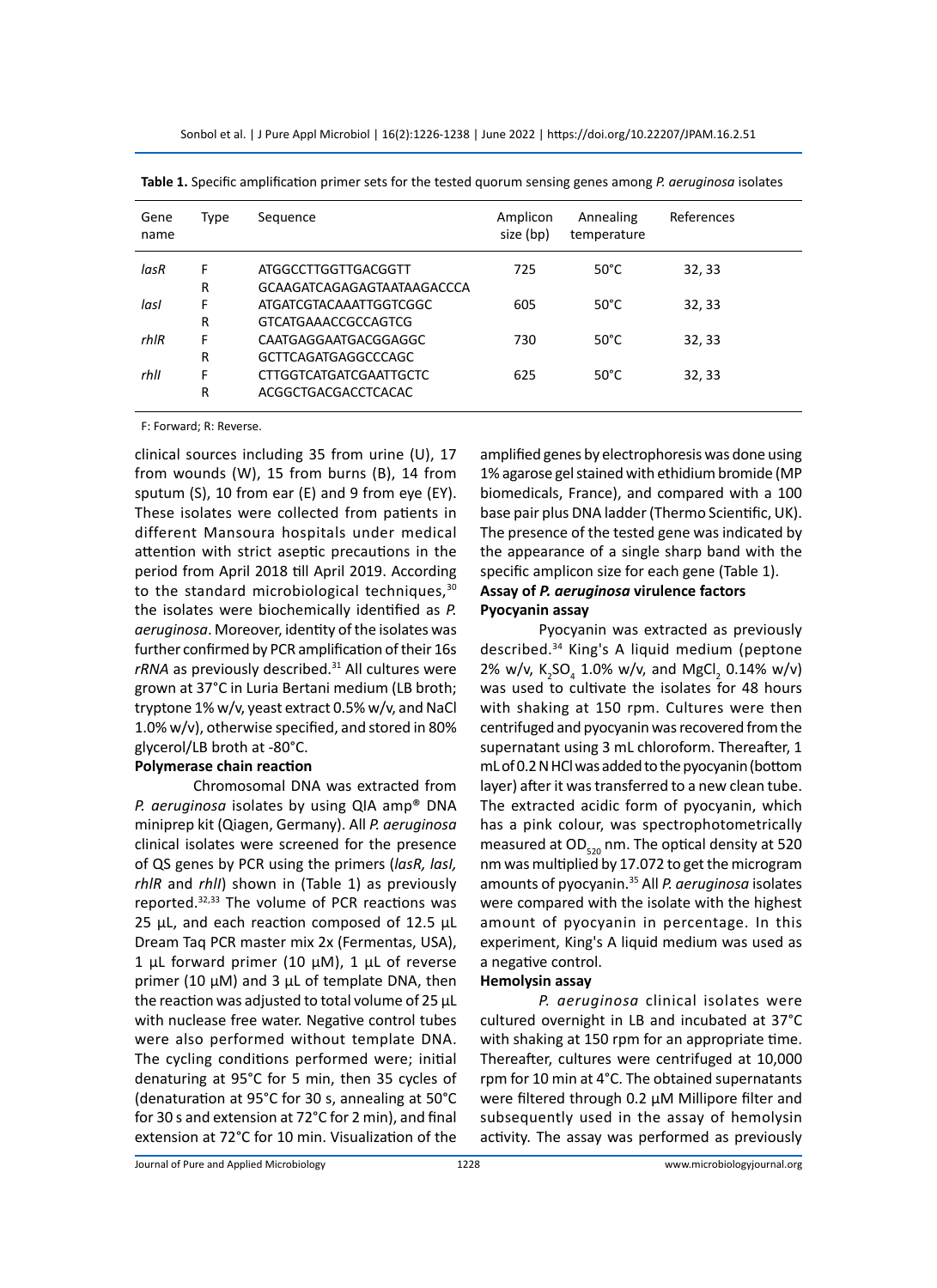described.36 Prepared free supernatant of bacterial cultures (volume 600  $\mu$ L) was mixed with equal volume of saline suspension of erythrocytes 2%, and incubated at 37°C for 2 hours. Then, centrifugation of the reaction mixtures was established at 10,000 rpm for 8 min. at 4°C, and the optical density at 540 nm was used to determine the degree of haemoglobin release. Control studies for spontaneous (negative control) and complete (positive control) lysis were conducted without hemolysin and with 0.2 % sodium dodecyl sulphate, respectively. The percentage (%) of cells lysed =  $[(X-B)/(T-B)] \times 100$ , where B (baseline) is a negative control and T is a positive control corresponding to the total lysis.

#### **Protease assay**

Assay of total proteases was established using skimmed milk assay as previously illustrated.37 Volume of 200 µL of *P. aeruginosa* supernatant (prepared as described above in hemolysin assay) was mixed with 1 mL 1.25% skimmed milk and at 37°C incubation takes place for 15 min, and then, OD<sub>600</sub> was measured. Comparison of OD<sub>600</sub> of all P. aeruginosa isolates with OD<sub>600</sub> of skimmed milk in percentage was established to detect the protease activity of each isolate. Protease activity =  $OD<sub>600</sub>$ of skimmed milk -  $OD_{600}$  of the sample) X 100. In this experiment, LB was used as a negative control. **Lipase assay**

Lipase assay was established as formerly outlined.38 Culture supernatants of *P. aeruginosa* isolates were prepared as described above in hemolysin assay. A stock solution of p-nitrophenyl palmitate (p-NPP) (Sigma, USA) was prepared in HPLC grade of isopropanol. The reaction mixture contained 75 µL of p-NPP stock solution, 5 µL bacterial supernatant, and completed to a final volume of 3 mL with 0.1 M Tris buffer (pH 8.5). To stop the reaction, the reaction mixture was incubated at 37°C for 10 min before being refrigerated at -20°C for 8 min. At OD<sub>410</sub> nm, the optical density of emitted p-nitrophenol was measured. All *P. aeruginosa* isolates were compared with the isolate with the highest lipase activity in percentage. In this experiment, LB was used as a negative control.

#### **Swimming motility assay**

Swarming motility assay was performed as previously depicted.<sup>39</sup> Surface inoculation was used to measure the swimming ability of *P. aeruginosa* by using swimming agar plates (tryptone 1%, sodium chloride 0.5%, and agar 0.3%). The prepared plates were centrally stabbed with 5 μL of diluted overnight culture of *P. aeruginosa* isolates in tryptone broth. After 24 hours incubation period at 37°C, the swimming zones were measured. All *P. aeruginosa* isolates were compared with the isolate with the highest swimming activity in percentage. In this experiment, LB was used as a negative control. **Quantitative detection of biofilm using microtiter plate assay**

By using the method described previously,40,41 biofilm production was assayed. *P. aeruginosa* clinical isolates were cultured overnight in tryptic soy broth (TSB) (Oxoid, Thermo Fisher, UK) and diluted to produce a cell density of approximately  $1 \times 10^6$  CFU/mL. Using 96-well flat-bottomed polystyrene microtiter plate, 100 μL aliquots of each bacterial suspension was inoculated into the wells of at least in triplicate. Then, plates were incubated at 37°C for 24 hours. The contents of each well were aspirated to eliminate all non-adherent cells. Each well was rinsed three times with phosphate buffer saline (PBS, pH 7.4). The remaining adherent bacteria were fixed with 100% methanol per well. The bacterial cells adhered to the well walls were stained with 1% crystal violet for 20 min. Thereafter, the dye bound to the adhering cells was resolubilized using 33% (v/v) glacial acetic acid. The absorbance of solubilized stain was measured at OD492 nm using Biotek spectrofluorimeter (Biotek, USA). All *P. aeruginosa* isolates were compared with the isolate with the highest biofilm formation in percentage. In this experiment, LB was used as a negative control.

#### **Statistical analysis**

Significance of difference was assessed in the results by repeating the experiments three independent times and comparing the data using Student's t-test. P values lower than 0.05 were regarded significantly different.

#### **RESULTS**

## **Detecting the presence of QS-genes in** *P. aeruginosa* **isolates**

In this study there were 27 isolates out of the 100 *P. aeruginosa* clinical isolates were QS deficient isolates (Table 2). PCR analysis revealed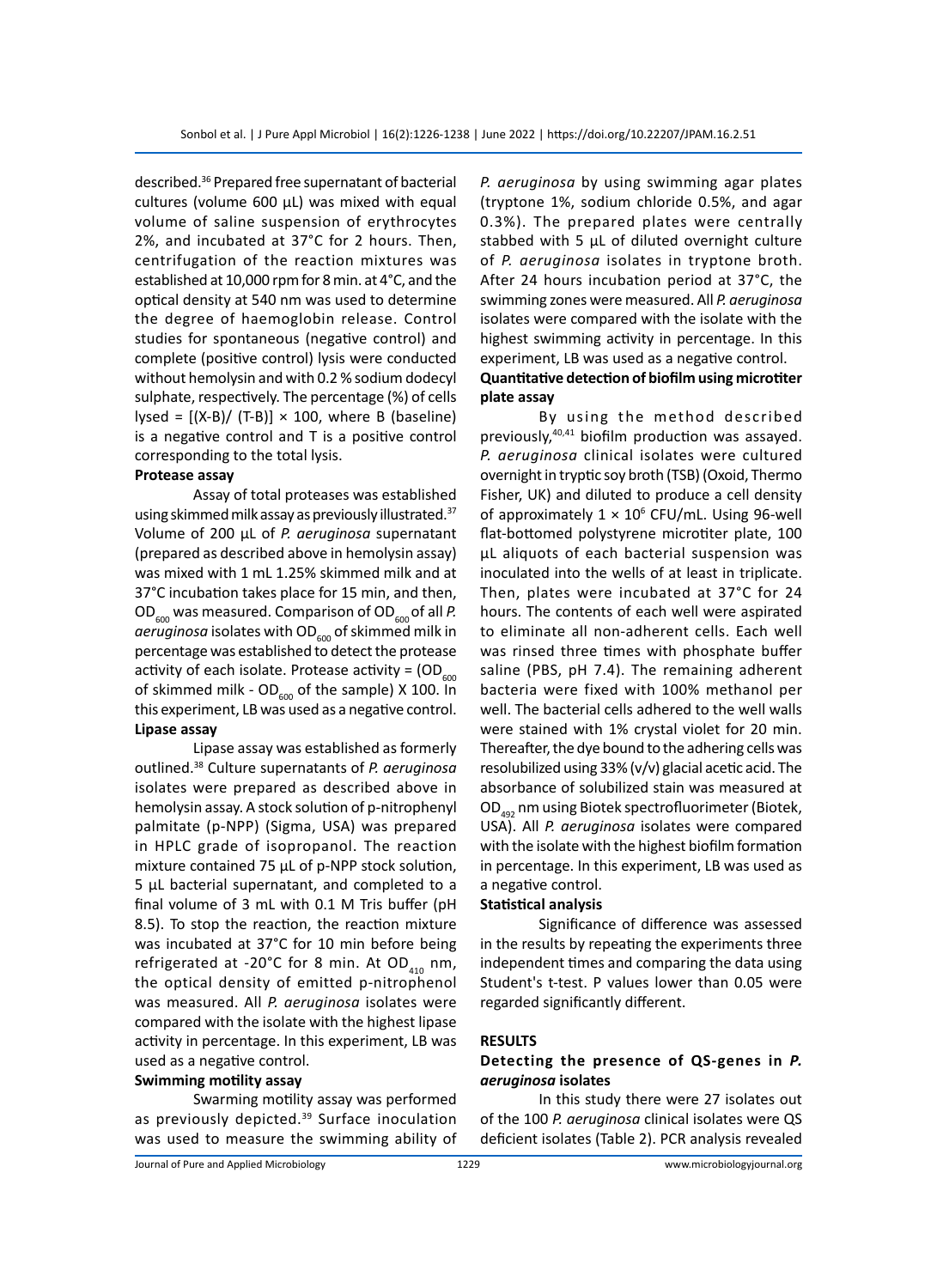| solate                                           | Isolate                                            | <b>lasR</b> | lasl | rhiR | lių | % of                                                                                                                                                                                                                                                                                                          | $%$ of                  | % of                                         | % of                 | % of                                         | % of                    |
|--------------------------------------------------|----------------------------------------------------|-------------|------|------|-----|---------------------------------------------------------------------------------------------------------------------------------------------------------------------------------------------------------------------------------------------------------------------------------------------------------------|-------------------------|----------------------------------------------|----------------------|----------------------------------------------|-------------------------|
| code                                             | source                                             |             |      |      |     | production<br>pyocyanin                                                                                                                                                                                                                                                                                       | production<br>hemolysin | production<br>protease                       | production<br>lipase | swimming<br>motility                         | formation<br>biofilm    |
|                                                  |                                                    |             |      |      |     | to (B59)                                                                                                                                                                                                                                                                                                      |                         |                                              | $\cos(E30)$          | to (W43)                                     | to $(588)$              |
|                                                  | Urine                                              |             |      |      |     |                                                                                                                                                                                                                                                                                                               | 70.12                   |                                              | 52.24                | 48.125                                       | 67.5                    |
|                                                  | Urine                                              |             |      |      |     | 20.88<br>20.34                                                                                                                                                                                                                                                                                                |                         | 2358<br>235                                  |                      | 60.625                                       | 63.48                   |
|                                                  |                                                    |             |      |      |     | 20                                                                                                                                                                                                                                                                                                            | 73.57<br>62.29          |                                              | 59.45<br>51.03       | 46.25                                        | 66.66                   |
|                                                  |                                                    |             |      |      |     | 18.9                                                                                                                                                                                                                                                                                                          |                         |                                              | 68.19                | 44.6875                                      | 30.44                   |
|                                                  | Drine<br>Drine<br>Drine<br>Drine<br>Drine<br>Drine |             |      |      |     | 25.97<br>26.04<br>20.2<br>20.2<br>23.6                                                                                                                                                                                                                                                                        | 79.57<br>83.13          | $43.3$<br>$41.6$<br>$38.33$                  | 76.93                | 38.125                                       | 46.24                   |
|                                                  |                                                    |             |      |      |     |                                                                                                                                                                                                                                                                                                               | 64.83                   |                                              | 57.37                | 47.5                                         | 60.73                   |
| $\overline{z}$                                   |                                                    |             |      |      |     |                                                                                                                                                                                                                                                                                                               | 78.048                  |                                              | 86                   | 43.75                                        |                         |
| $\tilde{S}$                                      |                                                    |             |      |      |     |                                                                                                                                                                                                                                                                                                               | 89.63                   |                                              | 58.14                | 48.125                                       | 81.37<br>33.69          |
| ე<br>ვ                                           |                                                    |             |      |      |     |                                                                                                                                                                                                                                                                                                               | 59.75                   |                                              | 73.77                | 43.125                                       | 64.61                   |
| $\frac{10}{10}$                                  |                                                    |             |      |      |     |                                                                                                                                                                                                                                                                                                               | 67                      |                                              | 52.67                | 48.125                                       | 87.81                   |
| $\Xi$                                            | Urine                                              |             |      |      |     |                                                                                                                                                                                                                                                                                                               | 91.56                   | 30.4<br>20.44<br>20.44                       | 78.68                | 56.875                                       | 80.90                   |
| 12                                               | Urine                                              |             |      |      |     |                                                                                                                                                                                                                                                                                                               | 96.44                   |                                              | 49                   | 48.125                                       | 80.31                   |
| 13                                               | Urine                                              |             |      |      |     | $\begin{array}{c} 19 \\ 40.13 \\ 40.5 \\ 50.5 \\ 61.7 \\ 71.7 \\ 81.7 \\ 91.7 \\ 14.7 \\ 15.7 \\ 16.7 \\ 17.7 \\ 18.7 \\ 19.7 \\ 14.1 \\ 15.7 \\ 16.7 \\ 17.7 \\ 18.7 \\ 19.7 \\ 19.7 \\ 19.7 \\ 19.7 \\ 19.7 \\ 19.7 \\ 19.7 \\ 19.7 \\ 19.7 \\ 19.7 \\ 19.7 \\ 19.7 \\ 19.7 \\ 19.7 \\ 19.7 \\ 19.7 \\ 19.$ | 61.58                   | 5 7 7 3 3 4 5 6 9 9 9<br>5 7 4 5 6 6 6 9 9 9 |                      | 48.75                                        | 39.37                   |
|                                                  | Urine                                              |             |      |      |     |                                                                                                                                                                                                                                                                                                               | 78.45<br>73.67<br>66.56 |                                              | 85.57<br>69.94       | 46.25                                        | 28                      |
|                                                  | Sputum                                             |             |      |      |     |                                                                                                                                                                                                                                                                                                               |                         |                                              |                      | 38.125                                       |                         |
|                                                  |                                                    |             |      |      |     |                                                                                                                                                                                                                                                                                                               |                         |                                              | 58.57<br>78.14       | 65                                           | 82.87<br>50.75<br>35    |
|                                                  |                                                    |             |      |      |     |                                                                                                                                                                                                                                                                                                               | 62.093                  |                                              | 54.42                |                                              |                         |
|                                                  |                                                    |             |      |      |     |                                                                                                                                                                                                                                                                                                               |                         |                                              | 76                   |                                              |                         |
| 114<br>SIS EXES<br>SIS EXES<br>EXES EXES<br>EXES |                                                    |             |      |      |     |                                                                                                                                                                                                                                                                                                               | 62.60<br>97.45<br>93.90 |                                              |                      | 59.375<br>46.875<br>40.625<br>46.25<br>46.25 | 40.57<br>30.99<br>32.45 |
|                                                  |                                                    |             |      |      |     | $12$                                                                                                                                                                                                                                                                                                          |                         |                                              | 54.64<br>62.73       |                                              |                         |
|                                                  | Еyе                                                |             |      |      |     |                                                                                                                                                                                                                                                                                                               | 82.11                   | $488$                                        | 55.73                |                                              | 33.40                   |
|                                                  | Eye                                                |             |      |      |     | 69.3<br>29.7                                                                                                                                                                                                                                                                                                  | 71.95                   |                                              | 72.67                |                                              | 43                      |
| J23                                              | Jrine                                              |             |      |      |     | 14.9                                                                                                                                                                                                                                                                                                          | 62.70                   |                                              | 63.49                | 36.875                                       | 39.37                   |
| J24                                              | Urine                                              |             |      |      |     |                                                                                                                                                                                                                                                                                                               | 58.73                   |                                              | 53.66                | 57.5                                         | 48.84                   |
| 50                                               |                                                    |             |      |      |     | $\begin{array}{c} 18.63 \\ 50.53 \\ 19.30 \\ 19.30 \\ 15.50 \\ \end{array}$                                                                                                                                                                                                                                   | 100                     | $23.6$<br>$39.6$<br>$71$<br>$35.67$          | 51.80                | 45.625                                       | 94.47                   |
| 56                                               |                                                    |             |      |      |     |                                                                                                                                                                                                                                                                                                               |                         |                                              | 76.93                | $\overline{2}$                               | 66.55                   |
| <b>SC</b>                                        |                                                    |             |      |      |     |                                                                                                                                                                                                                                                                                                               | 83.63<br>75.20          | 43                                           | 93.87                | 45.625                                       | 49.87                   |
| $^{50}$                                          | Jrine<br>Jrine<br>Jrine                            |             |      |      |     |                                                                                                                                                                                                                                                                                                               |                         |                                              | 84                   | 80                                           |                         |
| 029                                              | Urine                                              |             |      |      |     | 29.96<br>49.88<br>40.70                                                                                                                                                                                                                                                                                       | 64.12<br>87.70          | 74.6<br>41.6                                 | 95.3                 | $\overline{40}$                              | 41.74<br>99.89          |
| S30                                              | sputum                                             |             |      |      |     |                                                                                                                                                                                                                                                                                                               | 94.71                   | 61<br>35.3                                   | 89                   | 90.625<br>71.25                              | 81.22                   |
| $\overline{3}$                                   | Urine                                              |             |      |      |     |                                                                                                                                                                                                                                                                                                               |                         |                                              |                      |                                              |                         |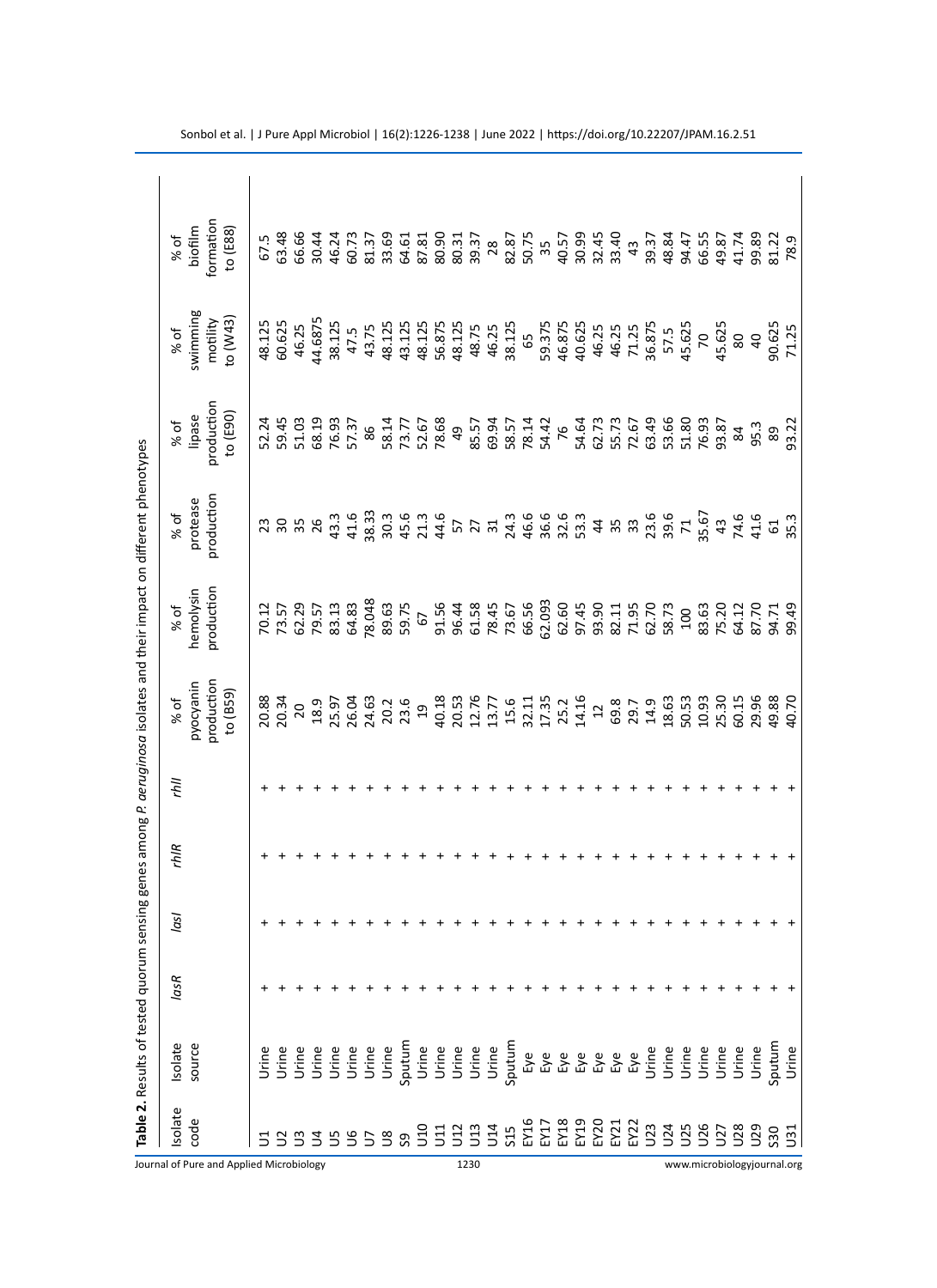|                                          | Table 2. Cont   |              |      |      |      |     |                                                                                   |                |              |                                                                                                     |                                                                |                                     |
|------------------------------------------|-----------------|--------------|------|------|------|-----|-----------------------------------------------------------------------------------|----------------|--------------|-----------------------------------------------------------------------------------------------------|----------------------------------------------------------------|-------------------------------------|
|                                          | Isolate         | Isolate      | lasR | lasl | rhiR | llų | % of                                                                              | % of           | % of         |                                                                                                     | % of                                                           | % of                                |
|                                          | code            | source       |      |      |      |     | pyocyanin                                                                         | hemolysin      | protease     | % of<br>lipase                                                                                      | swimming                                                       | biofilm                             |
| Journal of Pure and Applied Microbiology |                 |              |      |      |      |     | production<br>to (B59)                                                            | production     | production   | production<br>to $(E90)$                                                                            | to (W43)<br>motility                                           | formation<br>to $(EB8)$             |
|                                          |                 |              |      |      |      |     |                                                                                   |                |              |                                                                                                     |                                                                |                                     |
|                                          | $\tilde{5}$     | Urine        |      |      |      |     | $\begin{array}{c} 32.58 \\ 21.43 \\ 31.5 \\ 32.5 \\ 23.5 \\ 34.09 \\ \end{array}$ |                |              | 62.29<br>90.81                                                                                      | 48.75<br>41.25                                                 |                                     |
|                                          | 533             | sputum       |      |      |      |     |                                                                                   |                |              |                                                                                                     |                                                                |                                     |
|                                          | 34              | Urine        |      |      |      |     |                                                                                   |                | 723 32 4     | 54.20                                                                                               | 43.125                                                         |                                     |
|                                          | J35             | Urine        |      |      |      |     |                                                                                   |                |              | 14.97                                                                                               | 34.375                                                         |                                     |
|                                          | 36              | Urine        |      |      |      |     |                                                                                   |                |              | 49                                                                                                  | 77.5                                                           |                                     |
|                                          | 57              | Urine        |      |      |      |     |                                                                                   |                | 34.3<br>34.3 | 86.12                                                                                               |                                                                |                                     |
|                                          | <b>U38</b>      | Urine        |      |      |      |     |                                                                                   |                |              | 72.67                                                                                               |                                                                |                                     |
|                                          | U39             | Urine        |      |      |      |     |                                                                                   |                |              | 62.62                                                                                               |                                                                |                                     |
|                                          | <b>GRU</b>      | Urine        |      |      |      |     |                                                                                   |                |              | 15.62                                                                                               |                                                                |                                     |
|                                          | W <sub>41</sub> | wounds       |      |      |      |     |                                                                                   |                |              |                                                                                                     |                                                                |                                     |
|                                          | W42             | wounds       |      |      |      |     |                                                                                   |                |              |                                                                                                     |                                                                |                                     |
|                                          | W43             | wounds       |      |      |      |     |                                                                                   |                |              | 52.45<br>57.15<br>49.49                                                                             | 45.625<br>45.625<br>93.125<br>98.375<br>56.875<br>84.375       |                                     |
| 1231                                     | W44             | wounds       |      |      |      |     |                                                                                   |                |              |                                                                                                     | 93.125                                                         |                                     |
|                                          | W45             | wounds       |      |      |      |     |                                                                                   |                |              |                                                                                                     | 32.5                                                           |                                     |
|                                          | W46             | wounds       |      |      |      |     |                                                                                   |                |              | $15.61$ $33.3$<br>$50.7$ $51.7$ $52.8$<br>$53.71$<br>$54.7$ $52.8$<br>$56.71$<br>$56.71$<br>$58.79$ | 55<br>31.25<br>30.625<br>33.125<br>40.625                      |                                     |
|                                          | W47             | wounds       |      |      |      |     |                                                                                   |                |              |                                                                                                     |                                                                |                                     |
|                                          | W48             | wounds       |      |      |      |     |                                                                                   |                |              |                                                                                                     |                                                                |                                     |
|                                          | W49             | wounds       |      |      |      |     |                                                                                   |                |              |                                                                                                     |                                                                |                                     |
|                                          | W50             | wounds       |      |      |      |     |                                                                                   |                |              |                                                                                                     |                                                                |                                     |
|                                          | W51             | wounds       |      |      |      |     |                                                                                   |                |              |                                                                                                     | 53.75<br>61.25                                                 |                                     |
|                                          | W52             | wounds       |      |      |      |     |                                                                                   |                |              |                                                                                                     |                                                                |                                     |
|                                          | W53             | wounds       |      |      |      |     |                                                                                   |                |              |                                                                                                     | $45$                                                           |                                     |
|                                          | W54             | wounds       |      |      |      |     |                                                                                   |                |              |                                                                                                     |                                                                |                                     |
|                                          | W <sub>55</sub> | wounds       |      |      |      |     |                                                                                   |                |              |                                                                                                     |                                                                |                                     |
|                                          | B56             | <b>Burns</b> |      |      |      |     |                                                                                   |                |              |                                                                                                     |                                                                |                                     |
|                                          | B57             | <b>Burns</b> |      |      |      |     |                                                                                   |                |              | $52$<br>$65.35$<br>$72$<br>$80$                                                                     |                                                                |                                     |
|                                          | <b>B58</b>      | Burns        |      |      |      |     |                                                                                   | 64.43<br>73.78 |              |                                                                                                     |                                                                |                                     |
|                                          | <b>B59</b>      | <b>Burns</b> |      |      |      |     |                                                                                   | 100            |              |                                                                                                     |                                                                |                                     |
|                                          | <b>B60</b>      | Burns        |      |      |      |     |                                                                                   | 55.79<br>60.87 |              | 91.54<br>47.54<br>55.53<br>74.58                                                                    | 49.375<br>87.5<br>86.25<br>56.75<br>58.625<br>40.625<br>40.625 | 69.48<br>32.38<br>60.77<br>55<br>35 |
|                                          | EG1             | Burns        |      |      |      |     |                                                                                   |                |              |                                                                                                     |                                                                |                                     |
| www.microbiologyjournal.org              | <b>B62</b>      | Burns        |      |      |      |     |                                                                                   | 63.414         | 28           |                                                                                                     |                                                                | 52.50                               |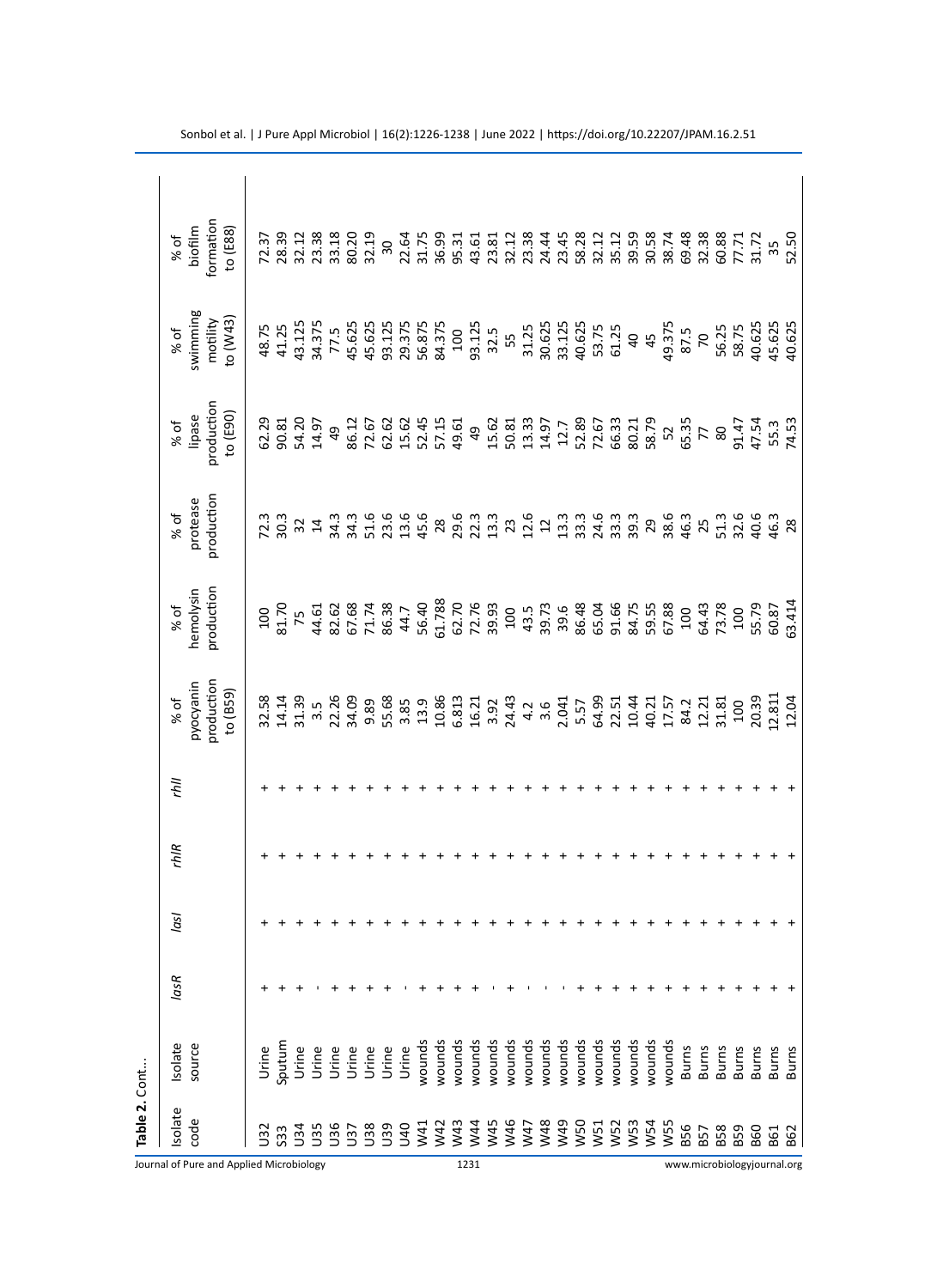| Table 2. Cont                            |                                                                                                                                                |      |      |      |    |                        |                                 |            |                        |                      |                       |
|------------------------------------------|------------------------------------------------------------------------------------------------------------------------------------------------|------|------|------|----|------------------------|---------------------------------|------------|------------------------|----------------------|-----------------------|
| Isolate                                  | Isolate                                                                                                                                        | lasR | lasl | rhiR | ÎЩ | % of                   |                                 | % of       |                        |                      |                       |
| code                                     | source                                                                                                                                         |      |      |      |    | pyocyanin              | % of<br>hemolysin<br>production | protease   | % of<br>lipase         | % of<br>swimming     | % of<br>biofilm       |
| Journal of Pure and Applied Microbiology |                                                                                                                                                |      |      |      |    | production<br>to (B59) |                                 | production | production<br>to (E90) | motility<br>to (W43) | formation<br>to (E88) |
| B63                                      | <b>Burns</b>                                                                                                                                   |      |      |      |    |                        |                                 |            |                        |                      |                       |
| <b>B64</b>                               | <b>Burns</b>                                                                                                                                   |      |      |      |    |                        |                                 |            |                        |                      |                       |
| B65                                      | <b>Burns</b>                                                                                                                                   |      |      |      |    |                        |                                 |            |                        |                      |                       |
| <b>S66</b>                               | Sputum                                                                                                                                         |      |      |      |    |                        |                                 |            |                        |                      |                       |
|                                          | Sputum                                                                                                                                         |      |      |      |    |                        |                                 |            |                        |                      |                       |
|                                          | Sputum                                                                                                                                         |      |      |      |    |                        |                                 |            |                        |                      |                       |
|                                          |                                                                                                                                                |      |      |      |    |                        |                                 |            |                        |                      |                       |
|                                          |                                                                                                                                                |      |      |      |    |                        |                                 |            |                        |                      |                       |
|                                          |                                                                                                                                                |      |      |      |    |                        |                                 |            |                        |                      |                       |
|                                          |                                                                                                                                                |      |      |      |    |                        |                                 |            |                        |                      |                       |
|                                          |                                                                                                                                                |      |      |      |    |                        |                                 |            |                        |                      |                       |
|                                          |                                                                                                                                                |      |      |      |    |                        |                                 |            |                        |                      |                       |
| 1232                                     |                                                                                                                                                |      |      |      |    |                        |                                 |            |                        |                      |                       |
|                                          |                                                                                                                                                |      |      |      |    |                        |                                 |            |                        |                      |                       |
|                                          |                                                                                                                                                |      |      |      |    |                        |                                 |            |                        |                      |                       |
|                                          |                                                                                                                                                |      |      |      |    |                        |                                 |            |                        |                      |                       |
|                                          |                                                                                                                                                |      |      |      |    |                        |                                 |            |                        |                      |                       |
|                                          | Sputum<br>Sputum Sunday<br>Sputum Bunday<br>Sputum Bunday<br>Sputum Bunday<br>Sputum Bunday<br>Sputum Bunday<br>Sputum Bunday<br>Sputum Bunday |      |      |      |    |                        |                                 |            |                        |                      |                       |
|                                          |                                                                                                                                                |      |      |      |    |                        |                                 |            |                        |                      |                       |
|                                          |                                                                                                                                                |      |      |      |    |                        |                                 |            |                        |                      |                       |
|                                          |                                                                                                                                                |      |      |      |    |                        |                                 |            |                        |                      |                       |
|                                          |                                                                                                                                                |      |      |      |    |                        |                                 |            |                        |                      |                       |
|                                          |                                                                                                                                                |      |      |      |    |                        |                                 |            |                        |                      |                       |
|                                          |                                                                                                                                                |      |      |      |    |                        |                                 |            |                        |                      |                       |
| $-8$                                     | ត្ប                                                                                                                                            |      |      |      |    |                        |                                 |            |                        |                      |                       |
| $\frac{88}{2}$                           | Ρg                                                                                                                                             |      |      |      |    |                        |                                 |            |                        |                      |                       |
| E89                                      | 鸟                                                                                                                                              |      |      |      |    |                        |                                 |            |                        |                      |                       |
| egg                                      | ρĒ,                                                                                                                                            |      |      |      |    |                        |                                 |            |                        |                      |                       |
| ត្ឆ                                      | ត្ន                                                                                                                                            |      |      |      |    |                        |                                 |            |                        |                      |                       |
| Ξ                                        |                                                                                                                                                |      |      |      |    |                        |                                 |            |                        |                      |                       |
| ĝ3<br>www.microbiologyjournal.org        |                                                                                                                                                |      |      |      |    |                        |                                 |            |                        |                      |                       |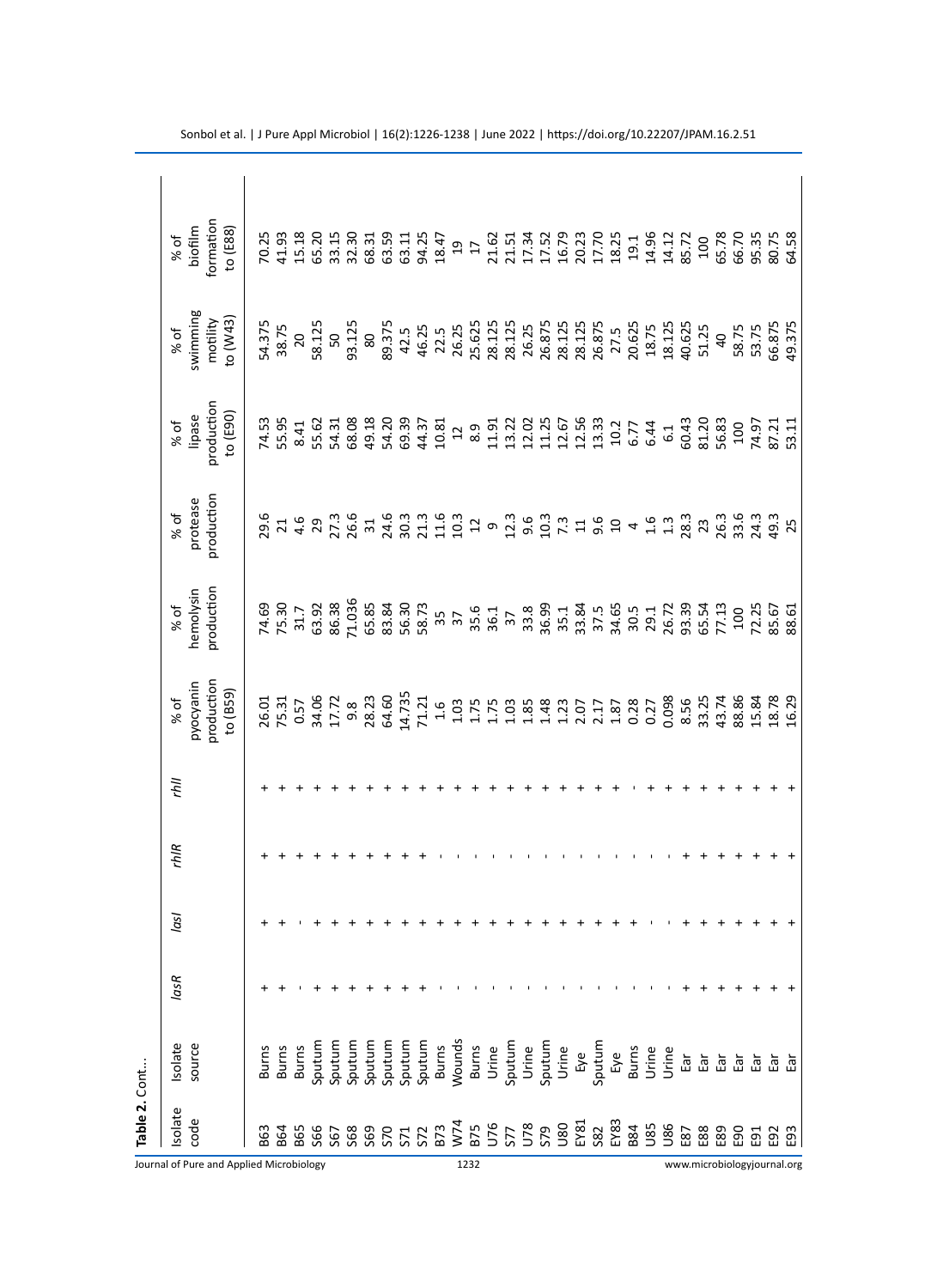| Table 2. Cont  |                                                 |      |      |                 |    |                                                 |                                                   |                                               |                                              |                                                       |                                                                  |  |
|----------------|-------------------------------------------------|------|------|-----------------|----|-------------------------------------------------|---------------------------------------------------|-----------------------------------------------|----------------------------------------------|-------------------------------------------------------|------------------------------------------------------------------|--|
| solate<br>code | Isolate<br>source                               | lasR | lasl | rhIR            | ÌЩ | % of<br>pyocyanin<br>production<br>to (B59)     | % of<br>hemolysin<br>production                   | % of<br>protease<br>production                | % of<br>lipase<br>roduction<br>to (E90)      | % of<br>wimming<br>motility<br>to (W43)               | % of<br>biofilm<br>ormation<br>to (E88)                          |  |
| E94            |                                                 |      |      |                 |    |                                                 |                                                   |                                               |                                              |                                                       |                                                                  |  |
| 895            | Ear<br>Burns<br>Mounds<br>Ear                   |      |      |                 |    | 11.15<br>3.85<br>2.4 &<br>4.8<br>2.024<br>2.024 | 31.80<br>40.4<br>38.56<br>41.56<br>38.41<br>38.41 | 8 3 3 3 4 5 6<br>8 5 9 7 5 6 6<br>8 4 5 7 5 6 | 71.36<br>14.97<br>14.51 13.91<br>11.91 11.91 | 79.375<br>33.125<br>28.75<br>31.25<br>28.75<br>28.875 | $72.63$<br>$22.17$<br>$18$<br>$25.17$<br>$20$<br>$20$<br>$21.84$ |  |
| W96            |                                                 |      |      |                 |    |                                                 |                                                   |                                               |                                              |                                                       |                                                                  |  |
| E97            |                                                 |      |      |                 |    |                                                 |                                                   |                                               |                                              |                                                       |                                                                  |  |
| 98U            | Urine                                           |      |      |                 |    |                                                 |                                                   |                                               |                                              |                                                       |                                                                  |  |
| E99            | Ear                                             |      |      |                 |    |                                                 |                                                   |                                               |                                              |                                                       |                                                                  |  |
| B100           | <b>Burns</b>                                    |      |      |                 |    |                                                 |                                                   |                                               |                                              |                                                       |                                                                  |  |
|                | B: burns; EY: eye; W: wound; E: Ear swabs; S: s |      |      | putum; U: urine |    |                                                 |                                                   |                                               |                                              |                                                       |                                                                  |  |

that 8 isolates lacked *lasR* gene, 15 isolates lacked *lasR* and *rhlR* genes, 1 isolate lacked *lasR* and *lasI* genes, 2 isolates lacked *lasR*, *lasI* and *rhlR* genes and 1 isolate lacked *rhlR, rhlI* and *lasR* genes. Among the QS deficient *P. aeruginosa* isolates, 8 were collected from urine, 6 isolates from wounds, 6 isolates from burns, 3 isolates from sputum, 2 isolates from ear and 2 isolates from eye. **Assay of** *P. aeruginosa* **virulence factors Pyocyanin assay**

As shown in (Table 2), percentages of pyocyanin produced by *P. aeruginosa* QS deficient isolates according to the sample (B59), which produced the highest amount of pyocyanin, were in between 4.8% and 0.098%. Sample W50 had the lowest pyocyanin production percentage of 5.57% in all non-QS deficient isolates. The amount of pyocyanin production that was produced by *P. aeruginosa* QS deficient isolates was less than the isolates that possess all QS genes (Fig. 1A).

# **Hemolysin assay**

As illustrated in (Table 2), a number of 73 non-QS deficient isolates produced more than 50% hemolysis including 6 isolates that produced complete (100%) hemolysis. On the other hand, the 27 QS deficient isolates produced less than 50% hemolysis (Fig. 1B). This gives indication that QS deficient isolates produce hemolysin less than non-QS deficient isolates.

# **Protease assay**

As depicted in (Table 2), the activity of QS deficient isolates was in between 14% and 1.3%, while isolate B64 had the lowest protease activity (21%) in all non-QS deficient isolates. Skimmed milk assay indicates that QS deficient isolates have lower protease activity in comparison to other non-QS deficient isolates (Fig. 1C).

#### **Lipase assay**

As demonstrated in (Table 2), percentage of lipase activity produced by *P. aeruginosa* isolates according to the sample (E90), which had the highest lipase activity, was in the range between 16.61% and 6.1%. Sample S72 had the lowest lipase activity percentage (44.37%) in all non-QS deficient isolates. The amount of lipase produced by QS deficient isolates is less in comparison to the other isolates, which possess all QS genes that were examined in this study (Fig. 1D).

#### **Swimming motility assay**

As depicted in (Table 2), percentages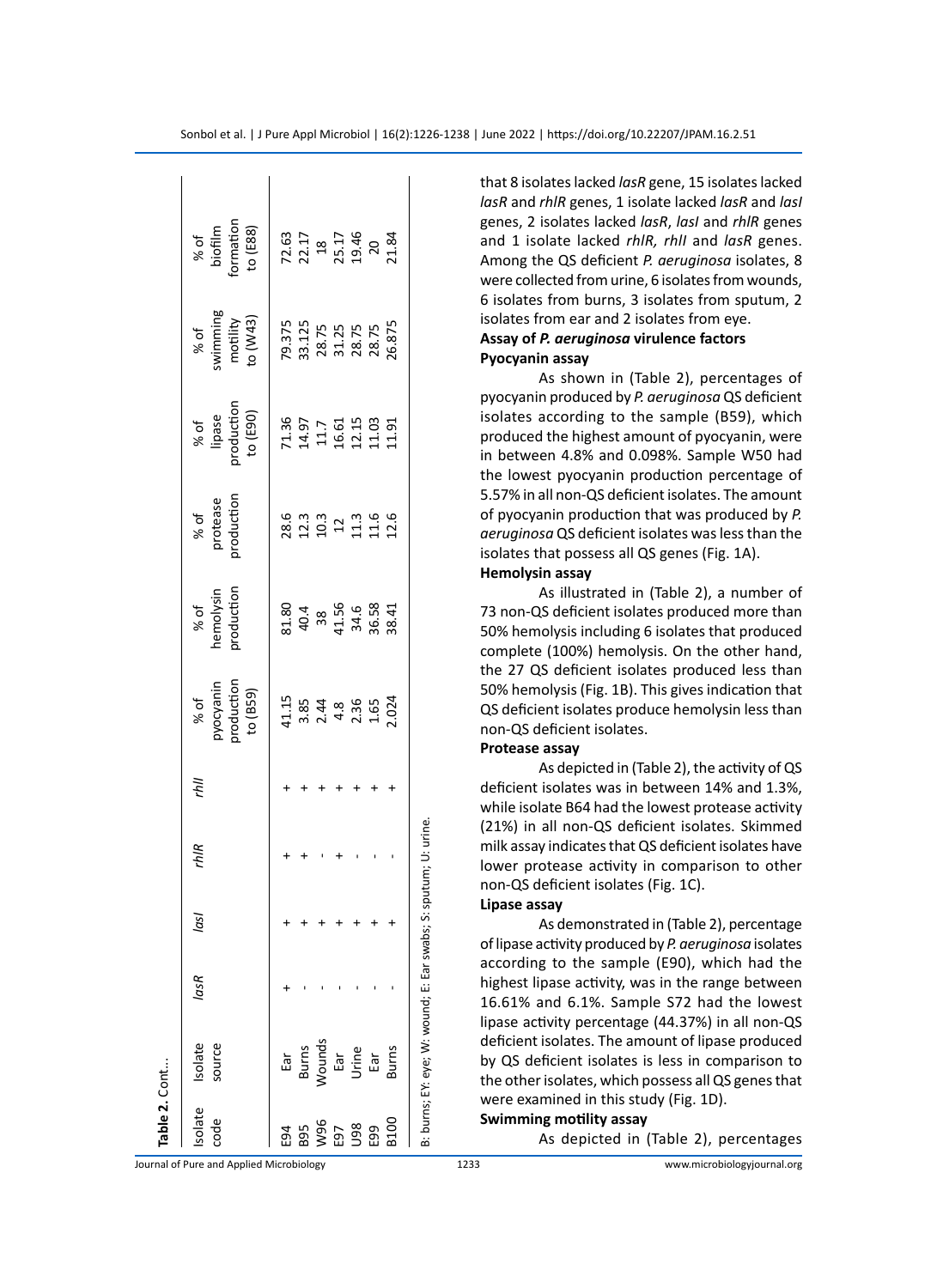of swimming zone diameters produced by *P. aeruginosa* QS deficient isolates according to the sample (W43), which had the highest swimming zone diameter, were in the range between 34.375% and 18.125%. Sample U23 had the lowest swimming zone diameter percentage (36.875%) in all non-QS deficient isolates in this study (Fig. 1E). This gives an indication that the swimming motility of QS deficient isolates is less than the non-QS deficient ones.

# **Quantitative assay of biofilm formation**

As shown in (Table 2), 24 QS deficient isolates were characterized by weak biofilm

formation. Moreover, three isolates that lacked Las system (*lasI* and *lasR* genes were absent) were non-adherent. Percentage of biofilm formation produced by QS deficient isolates according to sample (E88), which had the highest capability of biofilm formation, was in the range between 25.17% and 14.12%. Sample U14 was weakly adherent and had the lowest biofilm formation percentage (28%) in all non-QS deficient isolates. The amount of biofilm formation, which produced by QS deficient isolates is less than the other of non-QS deficient isolates (Fig. 1F).



**Fig. 1.** Virulence factors production and biofilm formation in *P. aeruginosa* non-QS deficient and QS deficient isolates. (A) Pyocyanin production. (B) Hemolysin production. (C) Protease production. (D) Lipase production. (E) Swimming motility. (F) Biofilm formation.

#### **DISCUSSION**

*P. aeruginosa* virulence is multifactorial and has been accredited to cell-associated factors like alginate, lipopolysaccharide, flagellum, pilus and non-pilus adhesins as well as exoenzymes or secretory virulence factors like protease, elastase, pyocyanin, exotoxin A, exoenzyme S, hemolysins (rhamnolipids and phospholipase) and siderophores.42 Pathogenesis of *P. aeruginosa* takes place by these factors inducing infections like respiratory tract infections, burn wound infections and keratitis.<sup>4</sup> *P. aeruginosa* produces a number

of extracellular components that once colonised can cause significant tissue damage, bloodstream invasion and spread.<sup>5</sup> In our study we investigated the relationship between *P. aeruginosa* QS system and its virulence factors, which have an important role in the pathogenicity of this pathogen.

Pyocyanin synthesis by *P. aeruginosa* reduces the acute inflammatory response by speeding up neutrophil apoptosis and lowering local inflammation, which is beneficial for bacterial survival.<sup>3</sup> In this study, the production of pyocyanin in QS deficient isolates was less than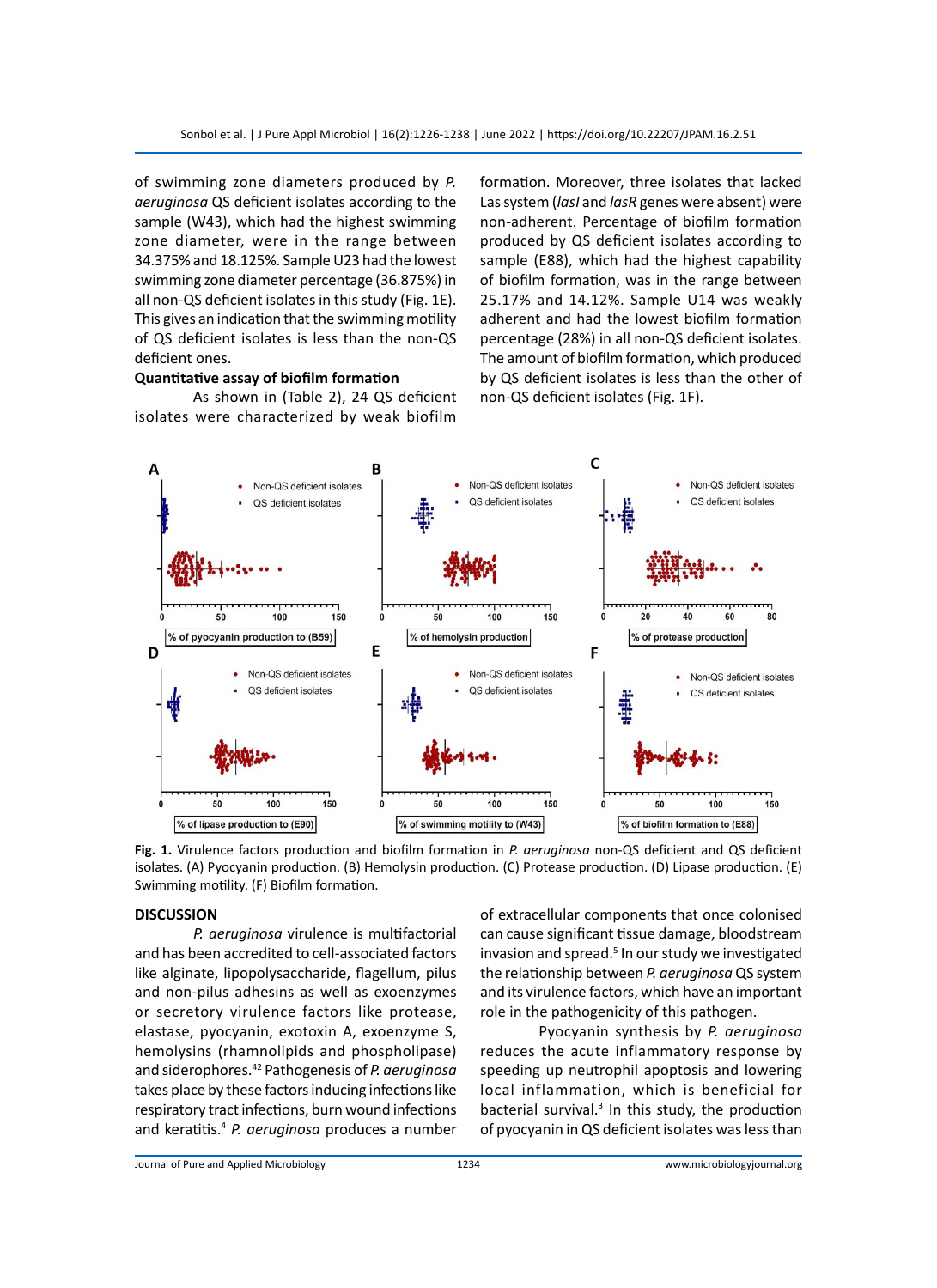non-QS deficient ones. The Las system regulates the production of LasA, whereas the Rhl system regulates the production of pyocyanin. Pyocyanin production should, however, be regulated by the Las system due to the hierarchical nature of the QS systems and the relevance of the Las system in the hierarchy. $29,43$  Las and Rhl are two interconnected QS systems that control production of pyocyanin.44,45 A link was discovered between *P. aeruginosa* QS deficient isolates that were gained from sputum or endotracheal tubes and some virulence factors such as elastase and pyocyanin.46 Moreover, there was another study reported that *P. aeruginosa* QS deficient strains and strains that produce no or low amount of AIs as N-(3 oxododecanoyl) homoserine lactone and N-butyryl homoserine lactone, produce lower amount of pyocyanin.33

Elastase and protease, which are produced by *P. aeruginosa*, are extracellular enzymes that aid in colonization of the host.<sup>3</sup> Las and Rhl QS systems control the production of alkaline protease and LasA protease in *P. aeruginosa*. 29,43,44 It was observed that major protease and elastase were reduced by deleting the *lasR* open reading frame of some strains.<sup>47</sup> In other studies, *P. aeruginosa* QS deficient strains were characterized by low protease activity.28,33 Our study has similar outcome, where, *P. aeruginosa* QS deficient isolates produce lower levels of protease in comparison to the non-QS deficient isolates.

Swimming motility takes place by flagella and type IV pili, where bacteria can incorporate itself in the epithelial cells, and initiate the first step of its colonization on the epithelium.<sup>48</sup> Las and Rhl systems in *P. aeruginosa* take important role in controlling the swimming motility.<sup>10,44</sup> Therefore, in our study, the swimming motility of *P. aeruginosa* QS deficient isolates were lower than that non-QS deficient ones. It is well reported that pyocyanin synthesis, protease production and swimming motility in *P. aeruginosa* decreased by using febuxostat, $12$  phenylalanine arginyl b-naphthylamide,<sup>11</sup> sodium ascorbate<sup>49</sup> and aspirin,<sup>50</sup> which all act as QS inhibitors.

Biofilms are formed by adherent cells on cellular or inert substrata and are tangled in 60% of all infections that are characterized by symptoms of moderate severity, chronic development and antimicrobial resistance.<sup>51</sup> Previous reports depicted that biofilm formation is controlled by QS.3,52 *P. aeruginosa* QS is used to initiate growth and produce biofilms.<sup>27</sup> A decrease in biofilm formation takes place by sodium ascorbate<sup>49</sup>, aspirin<sup>50</sup> and febuxostat,<sup>12</sup> which act as QS inhibitors. Another study indicated that the amount of biofilm formation that was produced by *P. aeruginosa* QS deficient strains was lower than that of the non-QS deficient strains,<sup>33</sup> and this is in accordance with the findings of our study.

Lipase enzyme plays important role in the colonization of *P. aeruginosa* on human respiratory tract and skin. $1,3$  While hemolysin, which is a hydrolytic enzyme enhances the spread of bacteria inside the tissues of the host and resistance to the host defence.<sup>12</sup> Lipase production is controlled by Rhl system.44 Las and Rhl systems plays important role in lipase and hemolysin production.<sup>10</sup> Hemolysins are inhibited by some QS inhibitors as sodium ascorbate, $49$  febuxostat<sup>12</sup> and aspirin.<sup>50</sup> According to our study, lipases and hemolysin levels in *P. aeruginosa* QS deficient isolates were lower than that non-QS deficient ones.

### **CONCLUSION**

The QS system in *P. aeruginosa* is important for controlling the production of virulence factors and connected to numerous pathogenic phenotypes including bacterial capacity to attach to tissues and build biofilms. Discovery and development of anti-QS therapeutics are very important to stop or decrease the severity of *P. aeruginosa* virulence and to overcome the problem of drug resistance; especially *P. aeruginosa* is one of the most abundant causes of nosocomial infections in developing countries.

#### **Acknowledgments**

None.

#### **Conflict of Interest**

The authors declare that there is no conflict of interest.

#### **Authors' Contribution**

All authors listed have made a substantial, direct and intellectual contribution to the work, and approved it for publication.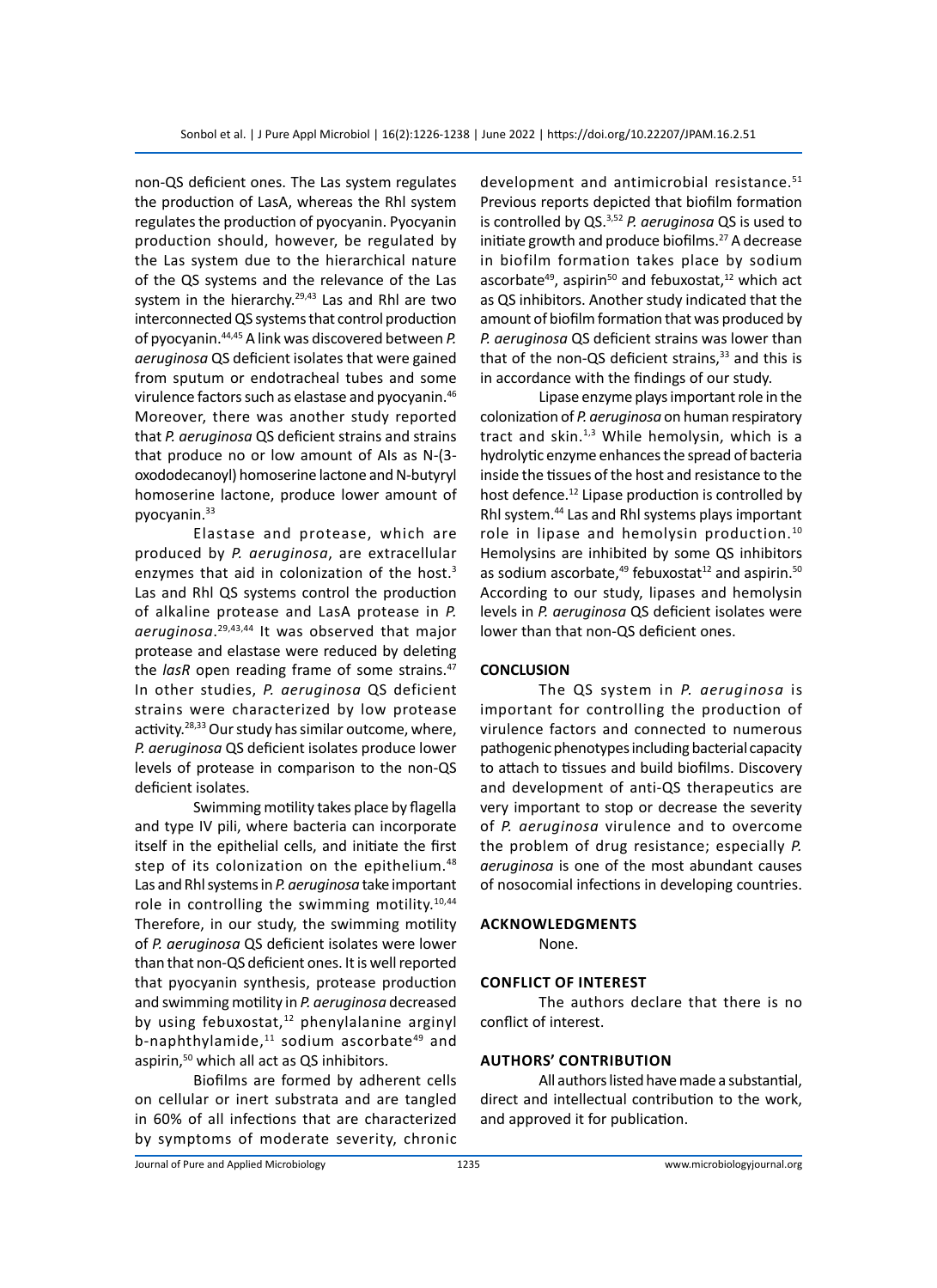#### **Funding**

None.

#### **Data Availability**

All datasets analysed in the study are included in the manuscript and presented as tables and figures.

#### **Ethics Statement**

This study was approved by the Research Ethics Committee of Tanta University, Faculty of Pharmacy, Egypt. Protocol approval code TP/RE /12-21-M-002.

#### **INFORMED CONSENT**

Written informed consent was obtained from the participants before enrolling in the study.

#### **References**

- 1. Zhong L, Ravichandran V, Zhang N, et al. Attenuation of *Pseudomonas aeruginosa* Quorum Sensing by Natural Products: Virtual Screening, Evaluation and Biomolecular Interactions. *Int J Mol Sci*. 2020;21(6):2190.doi: 10.3390/ijms21062190
- 2. Sutlief AL, Valquier-Flynn H, Wilson C, et al. Live Cell Analysis of Shear Stress on *Pseudomonas aeruginosa* Using an Automated Higher-Throughput Microfluidic System. *J Vis Exp.* 2019;(143):58926.doi: 10.3791/58926
- 3. Pena RT, Blasco L, Ambroa A, et al. Relationship Between Quorum Sensing and Secretion Systems. *Front Microbiol*. 2019;10:1100. doi: 10.3389/ fmicb.2019.01100
- 4. Babour I, Mohamed M, Shehabi A. Molecular characterization of *Pseudomonas aeruginosa* isolates from various clinical specimens in Khartoum/Sudan: Antimicrobial resistance and virulence genes. The *International Arabic Journal of Antimicrobial Agents.* 2020;10. doi: 10.3823/840
- 5. Pang Z, Raudonis R, Glick BR, Lin T-J, Cheng Z. Antibiotic resistance in *Pseudomonas aeruginosa*: mechanisms and alternative therapeutic strategies. *Biotechnol Adv.* 2019;37(1):177-192. doi: 10.1016/j. biotechadv.2018.11.013
- 6. Abdel-Sattar ES, Miyoshi SI, Elgaml A. Regulation of Vibrio mimicus metalloprotease (VMP) production by the quorum-sensing master regulatory protein, LuxR. *J Basic Microbiol.* 2016;56(10):1051-1058. doi: 10.1002/ jobm.201600002
- 7. Elgaml A, Miyoshi S. Role of the Histone-Like Nucleoid Structuring Protein (H-NS) in the Regulation of Virulence Factor Expression and Stress Response in *Vibrio vulnificus. Biocontrol Science.* 2015;20(4):263- 274. doi: 10.4265/bio.20.263
- 8. Lee J, Zhang L. The hierarchy quorum sensing network in *Pseudomonas aeruginosa*. *Protein Cell.* 2015;6(1):26-41. doi: 10.1007/s13238-014-0100-x
- 9. Viducic D, Murakami K, Amoh T, Ono T, Miyake Y. Role of the interplay between quorum sensing regulator VqsR and the *Pseudomonas* quinolone signal in mediating carbapenem tolerance in *Pseudomonas aeruginosa*. *Res Microbiol.* 2017;168(5):450-460. doi: 10.1016/j. resmic.2017.02.007
- 10. Gala V, Desai KJ. Plant based quorum sensing inhibitors of *Pseudomonas aeruginosa*. *International Journal of Pharmacy.* 2014;6(8):20-25.
- 11. El-Shaer S, Shaaban M, Barwa R, Hassan R. Control of quorum sensing and virulence factors of *Pseudomonas aeruginosa* using phenylalanine arginyl β-naphthylamide. *J Med Microbiol.* 2016;65(10):1194- 1204. doi: 10.1099/jmm.0.000327
- 12. Abbas H, Soliman W, Shaldam M. Perturbation of Quorum Sensing in *Pseudomonas aeruginosa* by Febuxostat. *Adv Microbiol.* 2018;08(08):650-664. doi: 10.4236/aim.2018.88044
- 13. Elgaml A, Miyoshi S. Presence of Nitric Oxide-Sensing Systems in the Human Pathogen Vibrio vulnificus. *Biocontrol Sci.* 2015;20(3):199-203. doi: 10.4265/ bio.20.199
- 14. Miyoshi S, Wang J, Katoh K, Senoh M, Mizuno T, Maehara Y. An extracellular serine protease produced by *Vibrio vulnificus* NCIMB 2137, a metalloproteasegene negative strain isolated from a diseased eel. *World J Microbiol Biotechnol*. 2012;28(4):1633-1639. doi: 10.1007/s11274-011-0969-y
- 15. Erickson DL, Endersby R, Kirkham A, et al. *Pseudomonas aeruginosa* quorum-sensing systems may control virulence factor expression in the lungs of patients with cystic fibrosis. *Infect Immun.* 2002;70(4):1783-1790. doi: 10.1128/IAI.70.4.1783-1790.2002
- 16. Storey DG, Ujack EE, Mitchell I, Rabin HR. Positive correlation of algD transcription to lasB and lasA transcription by populations of *Pseudomonas aeruginosa* in the lungs of patients with cystic fibrosis. *Infect Immun.* 1997;65(10):4061-4067. doi: 10.1128/ iai.65.10.4061-4067.1997
- 17. Storey DG, Ujack EE, Rabin HR. Population transcript accumulation of *Pseudomonas aeruginosa* exotoxin A and elastase in sputa from patients with cystic fibrosis. *Infect Immun.* 1992;60(11):4687-4694. doi: 10.1128/ iai.60.11.4687-4694.1992
- 18. Storey DG, Ujack EE, Rabin HR, Mitchell I. *Pseudomonas aeruginosa lasR* transcription correlates with the transcription of lasA, lasB, and toxA in chronic lung infections associated with cystic fibrosis. *Infect Immun.* 1998;66(6):2521-2528. doi: 10.1128/IAI.66.6.2521- 2528.1998
- 19. Wu H, Song Z, Hentzer M, et al. Detection of N-acylhomoserine lactones in lung tissues of mice infected with *Pseudomonas aeruginosa*. *Microbiology (Reading)*. 2000;146(Pt 10):2481-2493. doi: 10.1099/00221287-146-10-2481
- 20. Geisenberger O, Givskov M, Riedel K, Hoiby N, Tummler B, Eberl L. Production of N-acyl-L-homoserine lactones by *P. aeruginosa* isolates from chronic lung infections associated with cystic fibrosis. *FEMS Microbiol Lett.* 2000;184(2):273-278. doi: 10.1111/j.1574-6968.2000. tb09026.x
- 21. Singh PK, Schaefer AL, Parsek MR, Moninger TO,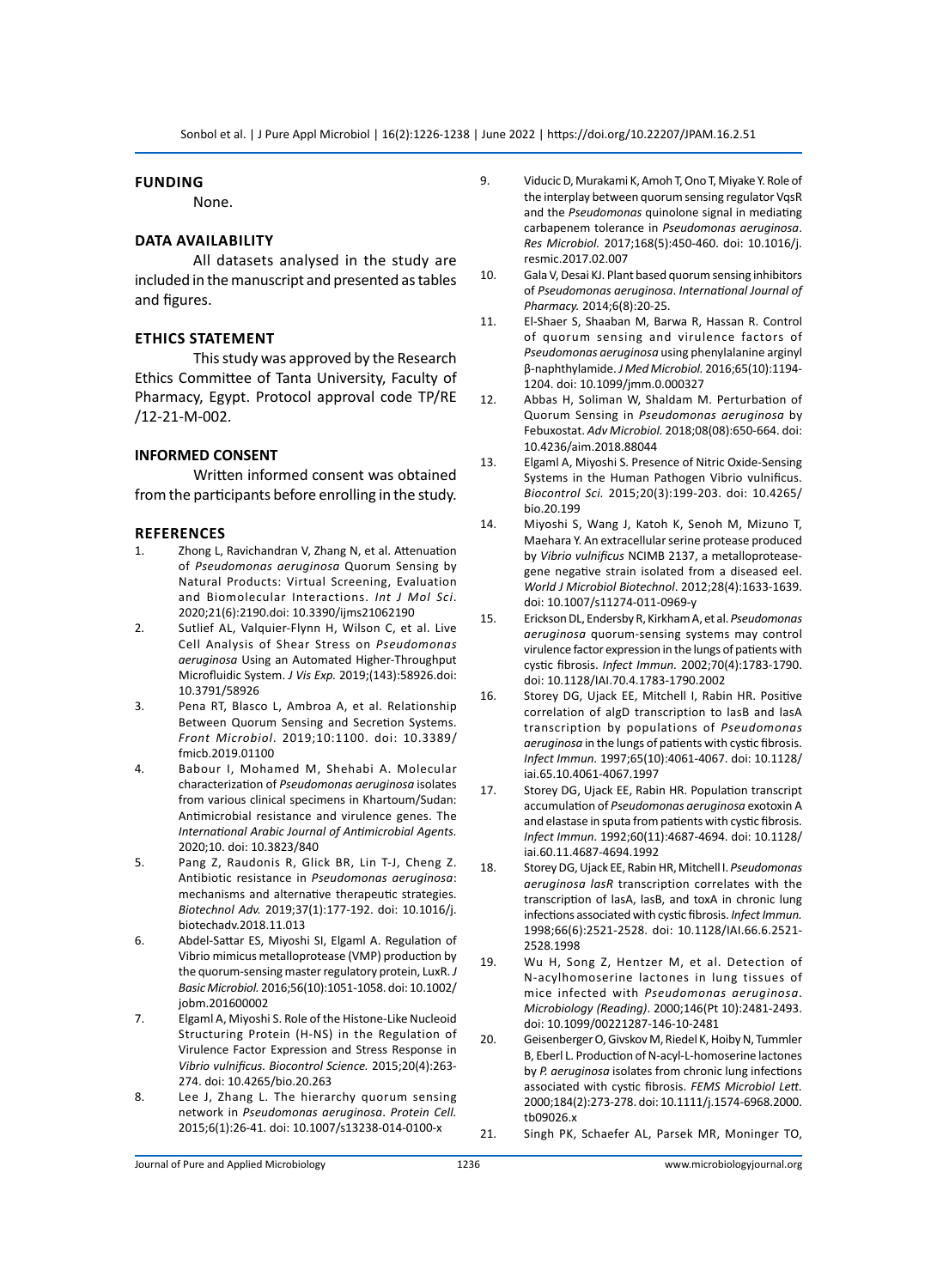Welsh MJ, Greenberg EP. Quorum-sensing signals indicate that cystic fibrosis lungs are infected with bacterial biofilms. *Nature.* 12 2000;407:762-764. doi: 10.1038/35037627

- 22. Pearson JP, Feldman M, Iglewski BH, Prince A. *Pseudomonas aeruginosa* cell-to-cell signaling is required for virulence in a model of acute pulmonary infection. *Infect Immun.* 2000;68(7):4331-4334. doi: 10.1128/IAI.68.7.4331-4334.2000
- 23. Rumbaugh KP, Griswold JA, Hamood AN. Contribution of the regulatory gene *lasR* to the pathogenesis of *Pseudomonas aeruginosa* infection of burned mice. *J Burn Care Rehabil.* 1999;20(1 Pt 1):42-49. doi: 10.1097/00004630-199901001-00008
- 24. Rumbaugh KP, Griswold JA, Iglewski BH, Hamood AN. Contribution of quorum sensing to the virulence of *Pseudomonas aeruginosa* in burn wound infections. *Infect Immun.* 1999;67(11):5854-5862. doi: 10.1128/ IAI.67.11.5854-5862.1999
- 25. Tang HB, DiMango E, Bryan R, et al. Contribution of specific *Pseudomonas aeruginosa* virulence factors to pathogenesis of pneumonia in a neonatal mouse model of infection. *Infect Immun.* 1996;64(1):37-43. doi: 10.1128/iai.64.1.37-43.1996
- 26. Wu H, Song Z, Givskov M, et al. *Pseudomonas aeruginosa* mutations in *lasI* and rhlI quorum sensing systems result in milder chronic lung infection. *Microbiology (Reading)*. 2001;147(Pt 5):1105-1113. doi: 10.1099/00221287-147-5-1105
- 27. De Kievit TR, Gillis R, Marx S, Brown C, Iglewski BH. Quorum-sensing genes in *Pseudomonas aeruginosa* biofilms: their role and expression patterns. *Appl Environ Microbiol.* 2001;67(4):1865-1873. doi: 10.1128/AEM.67.4.1865-1873.2001
- 28. Zhu H, Bandara R, Conibear TC, et al. *Pseudomonas aeruginosa* with *lasI* quorum-sensing deficiency during corneal infection. *Invest Ophthalmol Vis Sci.* 2004;45(6):1897-1903. doi: 10.1167/iovs.03-0980
- 29. Rumbaugh KP, Griswold JA, Hamood AN. The role of quorum sensing in the in vivo virulence of *Pseudomonas aeruginosa*. *Microbes Infect* 2000;2(14):1721-1731. doi: 10.1016/S1286-4579(00)01327-7
- 30. Collee JG, Miles RS, Wan B. Tests for the identification of bacteria. In J.G. Collee, A.G. Fraser, B.P. Marmion, and A. Simmons (eds.). *Mackie and McCartney Practical Medical Microbiology.* 14th ed. Churchill Livingstone,Edinburgh ed. 1996:131–150.
- 31. Elgaml A, Hassan R, Barwa R, Shokralla S, Elnaggar W. Analysis of 16S ribosomal RNA gene segments for the diagnosis of Gram negative pathogenic bacteria isolated from urinary tract infections. *Afr J Microbiol Res.* 2013;7(23):2862-2869. doi: 10.5897/AJMR12.968
- 32. Flanagan TD. A Review of: "Current Protocols in Molecular Biology, Edited by F.M. Ausubel, R. Brent, R.E. Kingston, D.D. Moore, J.G. Seidman, J.A. Smith, and K. Struhl, Greene Publishing Associates and Wiley-Interscience John Wiley and Sons, New York. *Preparative Biochemistry.* 1988;18(3):377-378. doi: 10.1080/00327488808062536
- 33. Schaber JA, Carty NL, McDonald NA, et al. Analysis of quorum sensing-deficient clinical isolates of *Pseudomonas aeruginosa*. *J Med Microbiol.* 2004;53(Pt

9):841-853. doi: 10.1099/jmm.0.45617-0

- 34. Essar DW, Eberly L, Hadero A, Crawford IP. Identification and characterization of genes for a second anthranilate synthase in *Pseudomonas aeruginosa*: interchangeability of the two anthranilate synthases and evolutionary implications. *J Bacteriol.* 1990;172(2):884-900. doi: 10.1128/jb.172.2.884- 900.1990
- 35. MacDonald JC. Pyocyanine. In: Gottlieb D, Shaw PD, eds. *Biosynthesis*. Springer Berlin Heidelberg; 1967:52- 65. doi: 10.1007/978-3-642-46054-8\_7
- 36. Rossignol G, Merieau A, Guerillon J, et al. Involvement of a phospholipase C in the hemolytic activity of a clinical strain of *Pseudomonas fluorescens. BMC Microbiol.* 2008;8:189. doi: 10.1186/1471-2180-8-189
- 37. Skindersoe ME, Alhede M, Phipps R, et al. Effects of antibiotics on quorum sensing in *Pseudomonas aeruginosa. Antimicrob Agents Chemother.* 2008;52(10):3648-3663. doi: 10.1128/AAC.01230-07
- 38. Kumar S, Kikon K, Upadhyay A, Kanwar SS, Gupta R. Production, purification, and characterization of lipase from thermophilic and alkaliphilic Bacillus coagulans BTS-3. *Protein Expr Purif.* 2005;41(1):38-44. doi: 10.1016/j.pep.2004.12.010
- 39. Rashid MH, Kornberg A. Inorganic polyphosphate is needed for swimming, swarming, and twitching motilities of *Pseudomonas aeruginosa*. *Proc Natl Acad Sci U S A*. 25 2000;97(9):4885-4890. doi: 10.1073/ pnas.060030097
- 40. Abdi-Ali A, Mohammadi-Mehr M, Agha Alaei Y. Bactericidal activity of various antibiotics against biofilm-producing *Pseudomonas aeruginosa*. *Int J Antimicrob Agents.* 2006;27(3):196-200. doi: 10.1016/j.ijantimicag.2005.10.007
- 41. Stepanovic S, Vukovic D, Dakic I, Savic B, Svabic-Vlahovic M. A modified microtiter-plate test for quantification of staphylococcal biofilm formation. *J Microbiol Methods*. 2000;40(2):175-179. doi: 10.1016/ S0167-7012(00)00122-6
- 42. Bassetti M, Vena A, Croxatto A, Righi E, Guery B. How to manage *Pseudomonas aeruginosa* infections. *Drugs Context.* 2018;7:212527-212527. doi: 10.7573/ dic.212527
- 43. de Kievit TR, Iglewski BH. Bacterial quorum sensing in pathogenic relationships. *Infect Immun.* 2000;68(9):4839-4849. doi: 10.1128/IAI.68.9.4839- 4849.2000
- 44. Girard G, Bloemberg GV. Central role of quorum sensing in regulating the production of pathogenicity factors in *Pseudomonas aeruginosa*. *Future Microbiol.* 2008;3(1):97-106. doi: 10.2217/17460913.3.1.97
- 45. Smith RS, Iglewski BH. *P. aeruginosa* quorumsensing systems and virulence. *Curr Opin Microbiol.* 2003;6(1):56-60. doi: 10.1016/S1369-5274(03)00008- 0
- 46. Le Berre R, Nguyen S, Nowak E, et al. Quorum-sensing activity and related virulence factor expression in clinically pathogenic isolates of *Pseudomonas aeruginosa*. Clinical microbiology and infection. *Clin Microbiol Infect Dis.* 2008;14(4):337-343. doi: 10.1111/j.1469-0691.2007.01925.x
- 47. Barbieri JT, Van Delden C, Pesci Everett C, Pearson